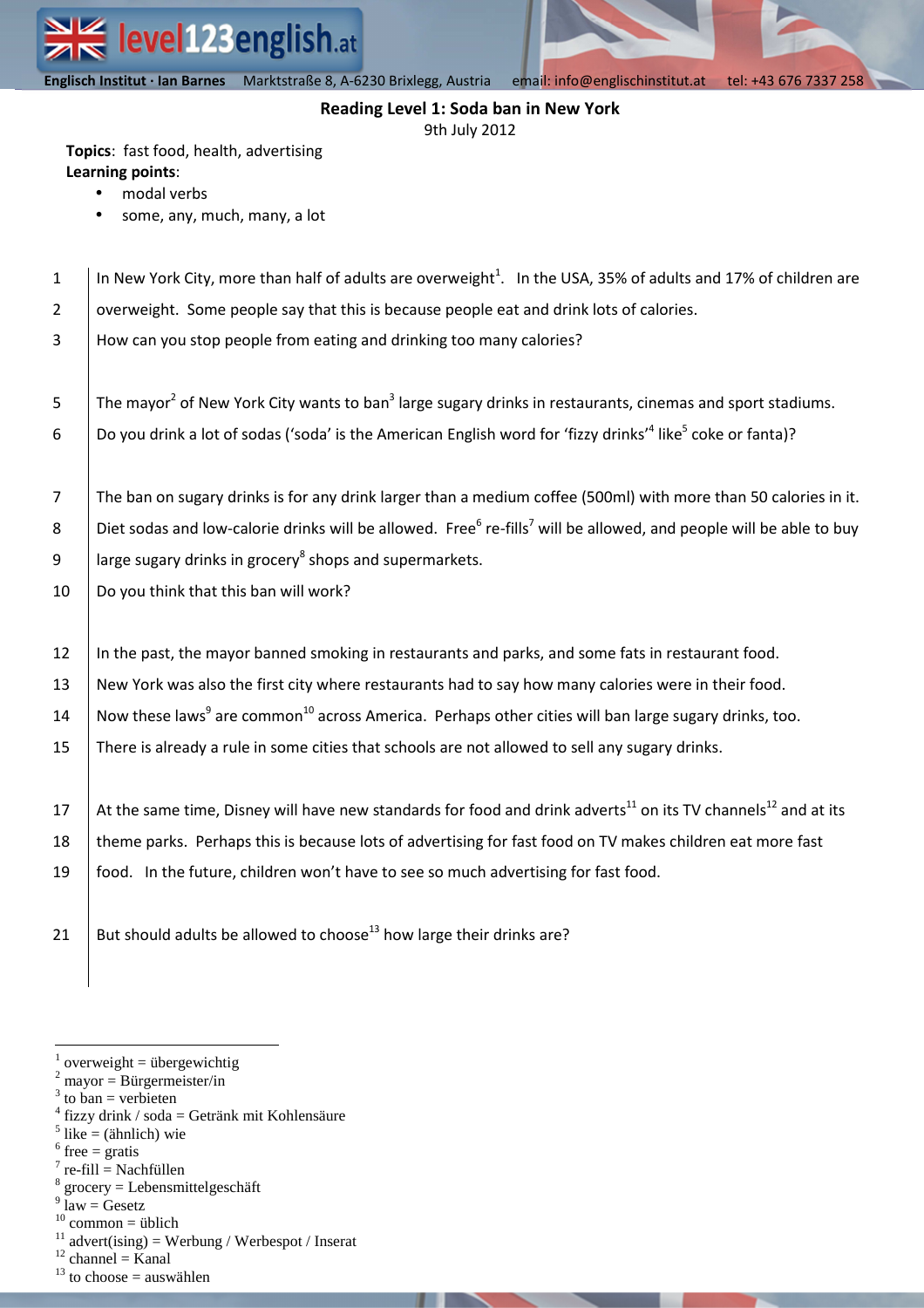## **Level 1 questions**

## **Modal verbs**

1. In line 8, there are words which mean 'can' and words which mean 'may' (in the future tense). The same words are in lines 15 and 21.

In line 13 there are words for 'must' (but in the past tense). The same words are in line 19.

Can you complete this table with the longer forms of these modal verbs:

| <b>Modal verb</b> | Past | Present | <b>Future</b> |
|-------------------|------|---------|---------------|
| can               |      |         |               |
|                   |      |         |               |
| may               |      |         |               |
|                   |      |         |               |
| must              |      |         |               |
|                   |      |         |               |

- 2. Can you change these (wrong) sentences into correct ones?
	- a. You will can drink small sodas
	- b. Restaurants did must say how many calories were in their food.
	- c. Children will not must watch lots of adverts for fast food.
	- d. In the future, you may not buy a large soda at the cinema.

## **Some, any, much, many, a lot**

- 3. Which of these sentences are true/correct, and which are false/wrong/incorrect? Can you find sentences in the text which show you the answers?
	- a. You can use 'many' with questions for countable<sup>14</sup> nouns like 'calories'.
	- b. You use 'some' to include every kind $^{15}$  of thing, or all things.
	- c. You use 'much' with positive sentences for countable nouns like 'calories'.
	- d. You use 'much' with negative sentences for uncountable nouns like 'advertising'.
	- e. You use 'some' for a limited group.
	- f. You can use 'lots of' for all positive sentences (countable and uncountable).

 $\overline{a}$ 

 $14$  countable = zählbar

 $15$  kind of = Art von